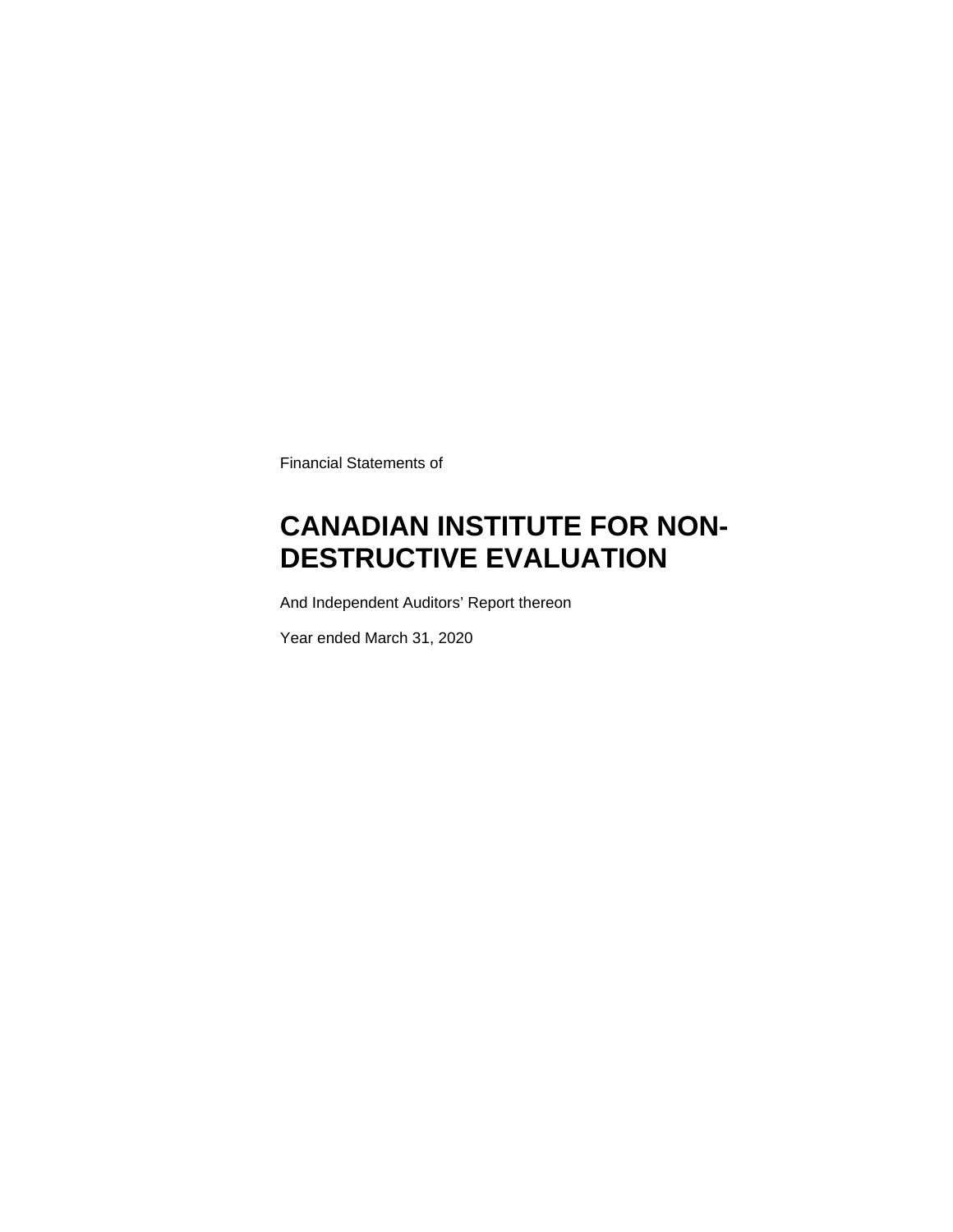

 KPMG LLP Commerce Place 21 King Street West, Suite 700 Hamilton Ontario L8P 4W7 Canada Telephone (905) 523-8200 Fax (905) 523-2222

### **INDEPENDENT AUDITORS' REPORT**

To the Superintendent of Private Career Colleges and the Members of the Canadian Institute for Non-Destructive Evaluation

### *Opinion*

We have audited the financial statements of Canadian Institute for Non-Destructive Evaluation (the Entity), which comprise:

- the statement of financial position as at March 31, 2020
- the statement of operations for the year then ended
- the statement of changes in fund balances for the year then ended
- the statement of cash flows for the year then ended
- and notes to the financial statements, including a summary of significant accounting policies

(Hereinafter referred to as the "financial statements").

In our opinion, the accompanying financial statements present fairly, in all material respects, the statement of financial position of the Entity as at March 31, 2020, and its results of operations and its cash flows for the year then ended in accordance with Canadian accounting standards for not-for-profit organizations.

### *Basis for Opinion*

We conducted our audit in accordance with Canadian generally accepted auditing standards. Our responsibilities under those standards are further described in the "*Auditors' Responsibilities for the Audit of the Financial Statements*" section of our auditors' report.

We are independent of the Entity in accordance with the ethical requirements that are relevant to our audit of the financial statements in Canada and we have fulfilled our other responsibilities in accordance with these requirements.

We believe that the audit evidence we have obtained is sufficient and appropriate to provide a basis for our opinion.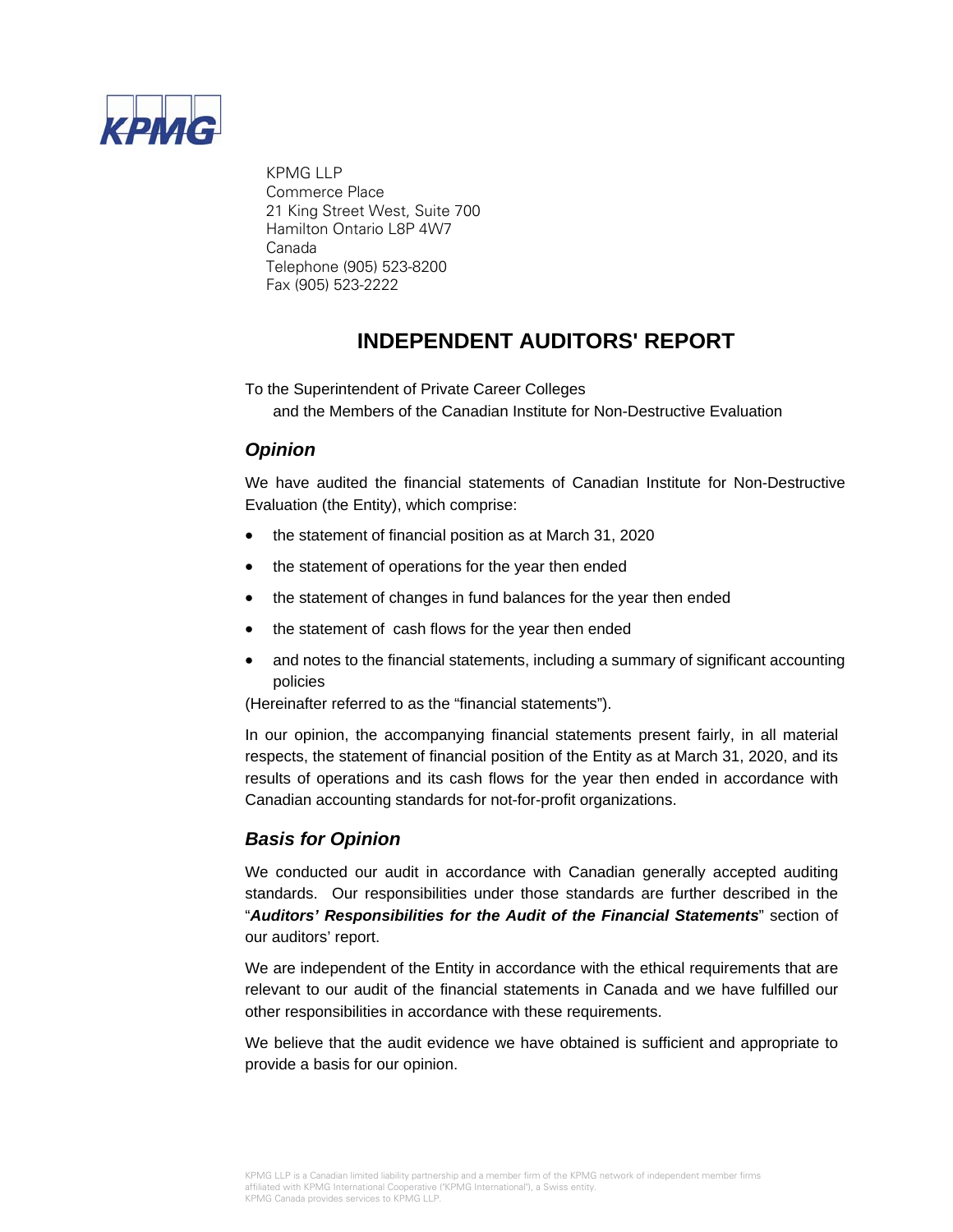

Page 2

### *Responsibilities of Management and Those Charged with Governance for the Financial Statements*

Management is responsible for the preparation and fair presentation of the financial statements in accordance with Canadian accounting standards for not-for-profit organizations and for such internal control as management determines is necessary to enable the preparation of financial statements that are free from material misstatement, whether due to fraud or error.

In preparing the financial statements, management is responsible for assessing the Entity's ability to continue as a going concern, disclosing as applicable, matters related to going concern and using the going concern basis of accounting unless management either intends to liquidate the Entity or to cease operations, or has no realistic alternative but to do so.

Those charged with governance are responsible for overseeing the Entity's financial reporting process.

### *Auditors' Responsibilities for the Audit of the Financial Statements*

Our objectives are to obtain reasonable assurance about whether the financial statements as a whole are free from material misstatement, whether due to fraud or error, and to issue an auditors' report that includes our opinion.

Reasonable assurance is a high level of assurance, but is not a guarantee that an audit conducted in accordance with Canadian generally accepted auditing standards will always detect a material misstatement when it exists.

Misstatements can arise from fraud or error and are considered material if, individually or in the aggregate, they could reasonably be expected to influence the economic decisions of users taken on the basis of the financial statements.

As part of an audit in accordance with Canadian generally accepted auditing standards, we exercise professional judgment and maintain professional skepticism throughout the audit.

We also:

 Identify and assess the risks of material misstatement of the financial statements, whether due to fraud or error, design and perform audit procedures responsive to those risks, and obtain audit evidence that is sufficient and appropriate to provide a basis for our opinion.

The risk of not detecting a material misstatement resulting from fraud is higher than for one resulting from error, as fraud may involve collusion, forgery, intentional omissions, misrepresentations, or the override of internal control.

 Obtain an understanding of internal control relevant to the audit in order to design audit procedures that are appropriate in the circumstances, but not for the purpose of expressing an opinion on the effectiveness of the Entity's internal control.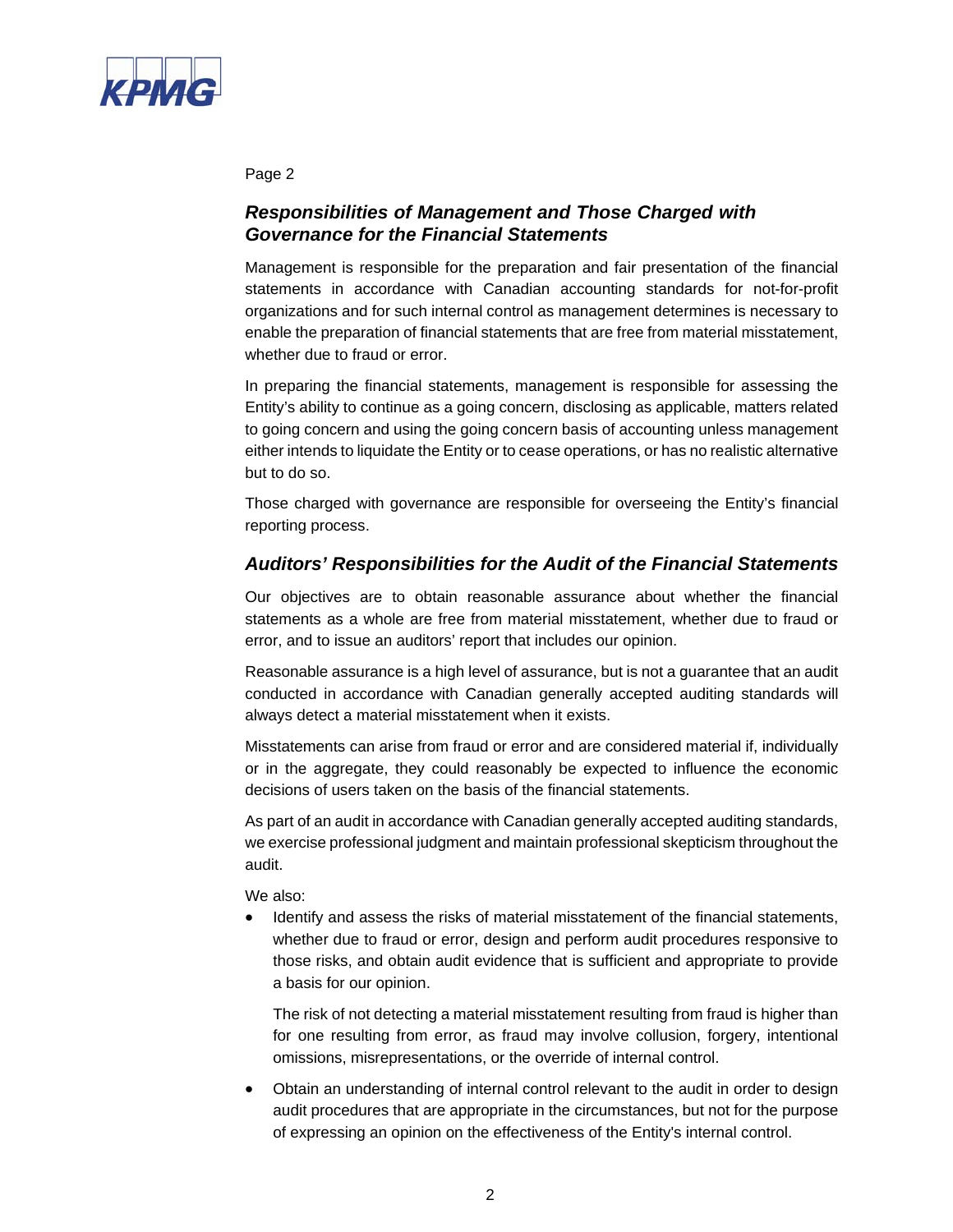

Page 3

- Evaluate the appropriateness of accounting policies used and the reasonableness of accounting estimates and related disclosures made by management.
- Conclude on the appropriateness of management's use of the going concern basis of accounting and, based on the audit evidence obtained, whether a material uncertainty exists related to events or conditions that may cast significant doubt on the Entity's ability to continue as a going concern. If we conclude that a material uncertainty exists, we are required to draw attention in our auditors' report to the related disclosures in the financial statements or, if such disclosures are inadequate, to modify our opinion. Our conclusions are based on the audit evidence obtained up to the date of our auditors' report. However, future events or conditions may cause the Entity to cease to continue as a going concern.
- Evaluate the overall presentation, structure and content of the financial statements, including the disclosures, and whether the financial statements represent the underlying transactions and events in a manner that achieves fair presentation.
- Communicate with those charged with governance regarding, among other matters, the planned scope and timing of the audit and significant audit findings, including any significant deficiencies in internal control that we identify during our audit.

 $kPMS$  14P

Chartered Professional Accountants, Licensed Public Accountants

 Hamilton**,** Canada July 8, 2020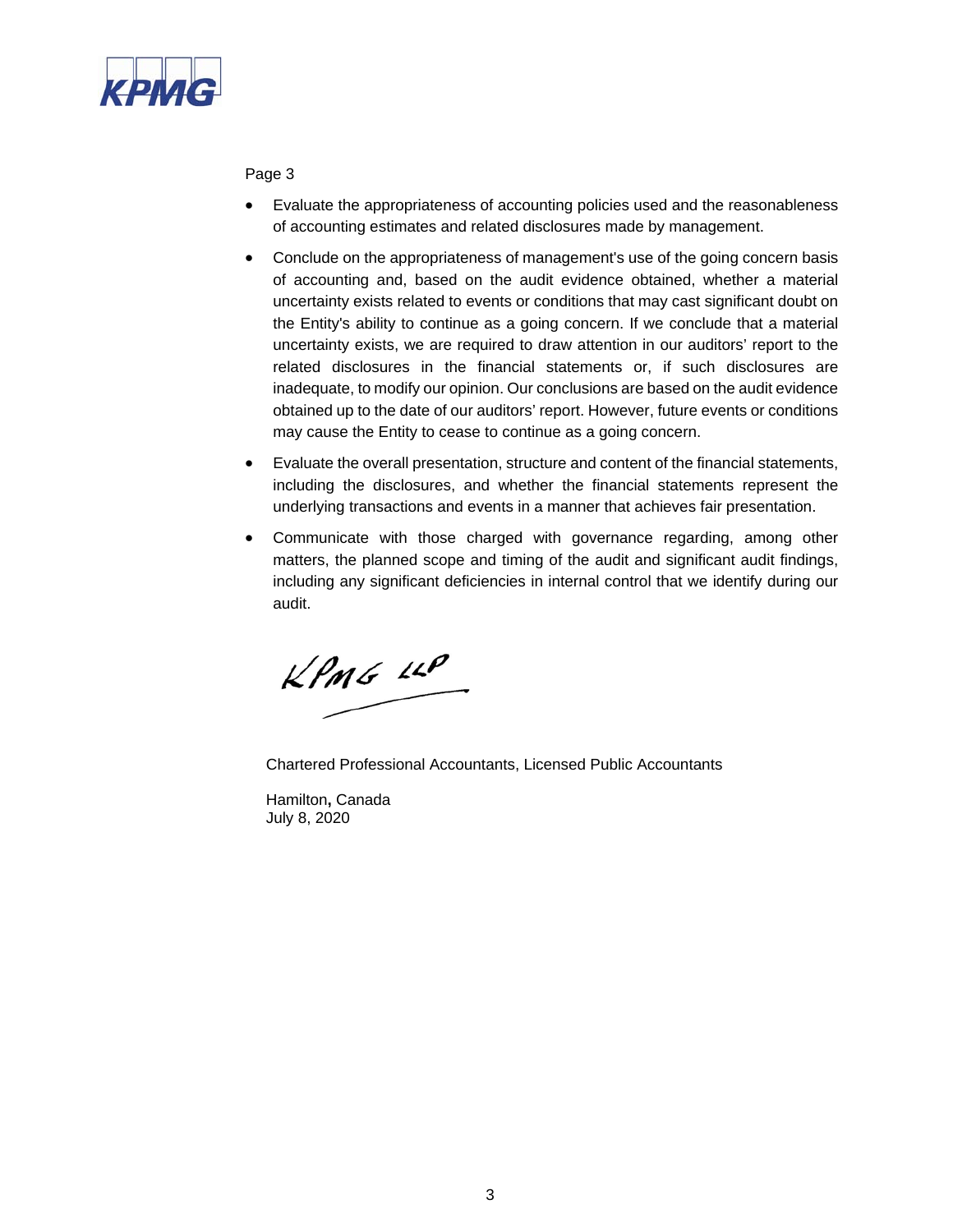Statement of Financial Position

March 31, 2020 with comparative information for 2019

|                                                                                                                                                                                                                                   | 2020          | 2019          |
|-----------------------------------------------------------------------------------------------------------------------------------------------------------------------------------------------------------------------------------|---------------|---------------|
| <b>Assets</b>                                                                                                                                                                                                                     |               |               |
| Current assets:                                                                                                                                                                                                                   |               |               |
| Cash                                                                                                                                                                                                                              | \$<br>236,588 | 143,325<br>\$ |
| Portfolio investments (note 2)                                                                                                                                                                                                    | 948,859       | 1,004,563     |
| Accounts receivable                                                                                                                                                                                                               | 99,138        | 107,172       |
| Government remittance receivables                                                                                                                                                                                                 | 35,401        | 66,059        |
| Inventory                                                                                                                                                                                                                         | 15,102        | 14,260        |
| Prepaid expenses                                                                                                                                                                                                                  | 52,475        | 26,240        |
|                                                                                                                                                                                                                                   | 1,387,563     | 1,361,619     |
| Capital assets (note 3)                                                                                                                                                                                                           | 779,020       | 704,680       |
|                                                                                                                                                                                                                                   | \$2,166,583   | \$2,066,299   |
| Liabilities                                                                                                                                                                                                                       |               |               |
|                                                                                                                                                                                                                                   |               |               |
| <b>Current liabilities:</b><br>Accounts payable and accrued liabilities                                                                                                                                                           | \$<br>177,091 | 115,178<br>\$ |
| Deferred revenue (note 4)                                                                                                                                                                                                         | 305,218       | 276,973       |
|                                                                                                                                                                                                                                   | 482,309       | 392,151       |
|                                                                                                                                                                                                                                   |               |               |
| <b>Fund balances</b>                                                                                                                                                                                                              |               |               |
| Unrestricted                                                                                                                                                                                                                      | 405,254       | 469,468       |
| Capital (note 5)                                                                                                                                                                                                                  | 779,020       | 704,680       |
| Internally restricted                                                                                                                                                                                                             | 500,000       | 500,000       |
|                                                                                                                                                                                                                                   | 1,684,274     | 1,674,148     |
| Subsequent event (note 7)                                                                                                                                                                                                         |               |               |
|                                                                                                                                                                                                                                   | \$2,166,583   | \$2,066,299   |
| See accompanying notes to financial statements.                                                                                                                                                                                   |               |               |
| $\mathbf{r}$ . The second contract of the second contract of the second contract of the second contract of the second contract of the second contract of the second contract of the second contract of the second contract of the |               |               |

On behalf of the Board:

\_\_\_\_\_\_\_\_\_\_\_\_\_\_\_\_\_\_\_\_\_\_\_\_\_\_\_ Director

\_\_\_\_\_\_\_\_\_\_\_\_\_\_\_\_\_\_\_\_\_\_\_\_\_\_\_ Director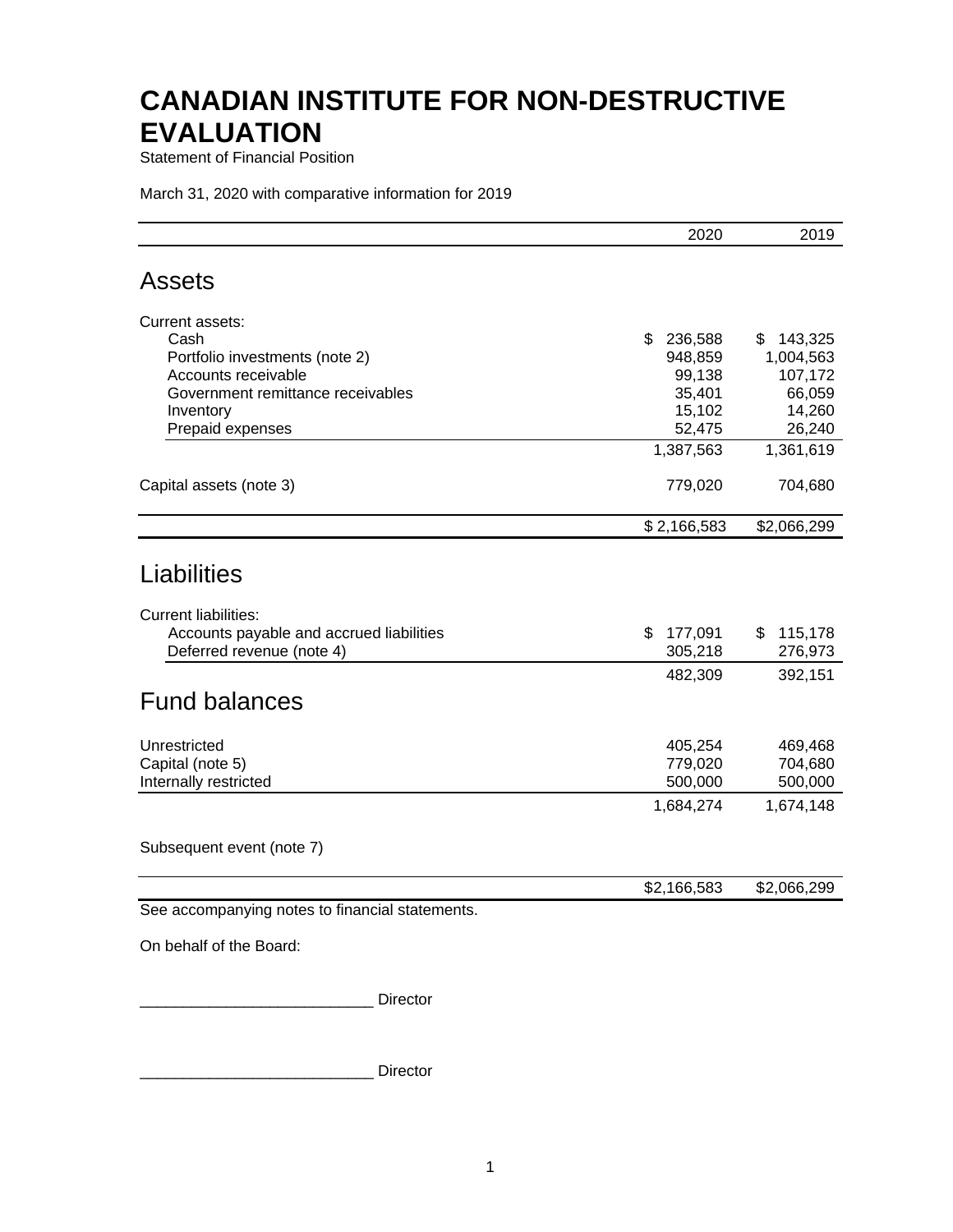Statement of Operations

|                                                                    | 2020         | 2019             |
|--------------------------------------------------------------------|--------------|------------------|
| Revenue:                                                           |              |                  |
| Course fees:                                                       |              |                  |
| Vocational:                                                        |              |                  |
| Self-funded                                                        | \$<br>69,638 | \$<br>78,525     |
| Third-party funded                                                 | 52,425       | 58,725           |
| Non-vocational                                                     | 986,192      | 759,193          |
| Memberships                                                        | 51,245       | 53,930           |
| Journals                                                           | 35,008       | 53,923           |
| <b>Books</b>                                                       | 26,104       | 31,617           |
| <b>Examinations fees</b>                                           | 313,017      | 206,106          |
| In-plant training                                                  | 326,650      | 85,455           |
| Practical workshops                                                | 220,960      | 136,822          |
| Mohawk training                                                    | 173,050      | 194,500          |
| Conference                                                         | 177,560      | 154,230          |
| Other                                                              | 79,279       | 119,931          |
|                                                                    | 2,511,128    | 1,932,957        |
| Expenses:                                                          |              |                  |
| Salaries and contract instructor fees                              | 1,226,006    | 1,091,854        |
| Instructional supplies and course overheads                        | 244,371      | 189,075          |
| Employee benefits                                                  | 161,680      | 134,915          |
| Conference                                                         | 96,514       | 91,264           |
| Travel                                                             | 127,335      | 120,808          |
| Facilities, space rental and utilities                             | 106,007      | 107,393          |
| Administration                                                     | 88,243       | 78,027           |
| Amortization                                                       | 87,306       | 72,220           |
| Point of sale charges                                              | 51,850       | 48,793           |
| Journal                                                            | 42,859       | 43,888           |
| Insurance                                                          | 29,284       | 28,166           |
| Office supplies and printing                                       | 27,676       | 26,388           |
| Advertising                                                        | 35,415       | 29,785           |
| In-plant training                                                  | 35,207       | 7,369            |
| Legal and audit                                                    | 14,258       | 13,500           |
| <b>Books</b>                                                       | 7,342        | 5,483            |
| Freight and express                                                | 8,056        | 10,112           |
| Postage and telephone                                              | 346          | 1,658            |
| Memberships                                                        | 4,937        | 5,118            |
| Equipment maintenance                                              | 10,962       | 3,162            |
| Bad debts (recovery) expense                                       | (260)        | (720)            |
|                                                                    | 2,405,394    | 2,108,258        |
|                                                                    |              |                  |
| Excess (deficiency) of revenue over expenses before the undernoted | 105,734      | (175, 301)       |
| Other income (expense):                                            |              |                  |
| Foreign exchange gain                                              | 4,200        | 7,093            |
| Loss on disposal of capital assets                                 | (766)        |                  |
| Unrealized loss on portfolio investments                           | (99,042)     | (70, 258)        |
| Deficiency of revenue over expenses                                | \$<br>10,126 | \$<br>(238, 466) |

See accompanying notes to financial statements.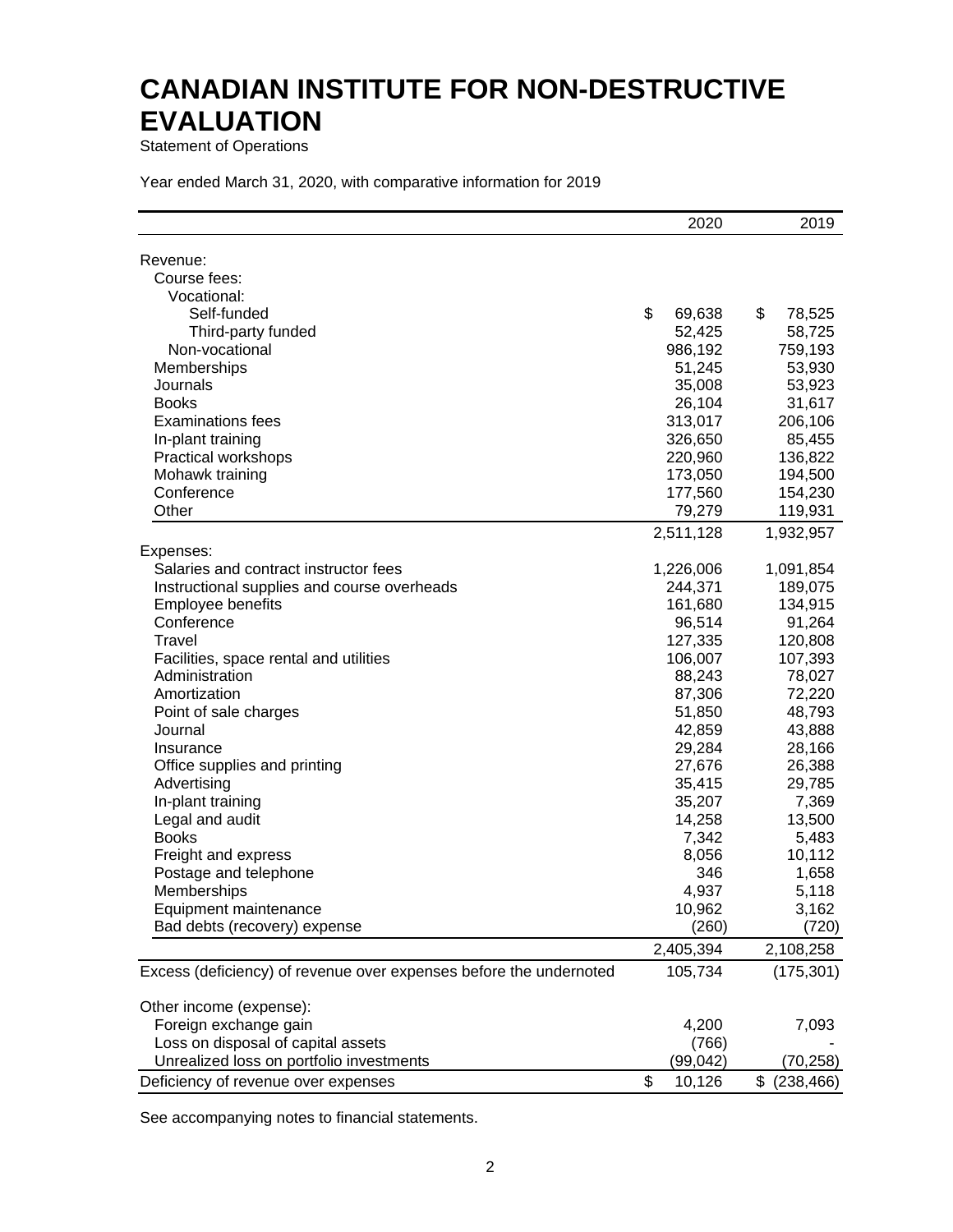Statement of Changes in Fund Balances

#### Year ended March 31, 2020, with comparative information for 2019

|                                                    |    |         |               |                          | 2020            | 2019            |
|----------------------------------------------------|----|---------|---------------|--------------------------|-----------------|-----------------|
|                                                    |    | Capital | Unrestricted  | Internally<br>restricted | Total           | Total           |
| Balance, beginning<br>of year                      | \$ | 704,680 | \$<br>469,468 | \$<br>500,000            | \$<br>1,674,148 | \$<br>1,912,614 |
| Excess (deficiency) of<br>revenue over<br>expenses |    |         | 10,126        |                          | 10,126          | (238, 466)      |
| Change in invested in<br>capital assets            |    | 74,340  | (74, 340)     |                          |                 |                 |
| Balance, end of year                               | S  | 779,020 | \$<br>405,254 | \$<br>500,000            | \$<br>1,684,274 | \$<br>1,674,148 |

See accompanying notes to financial statements.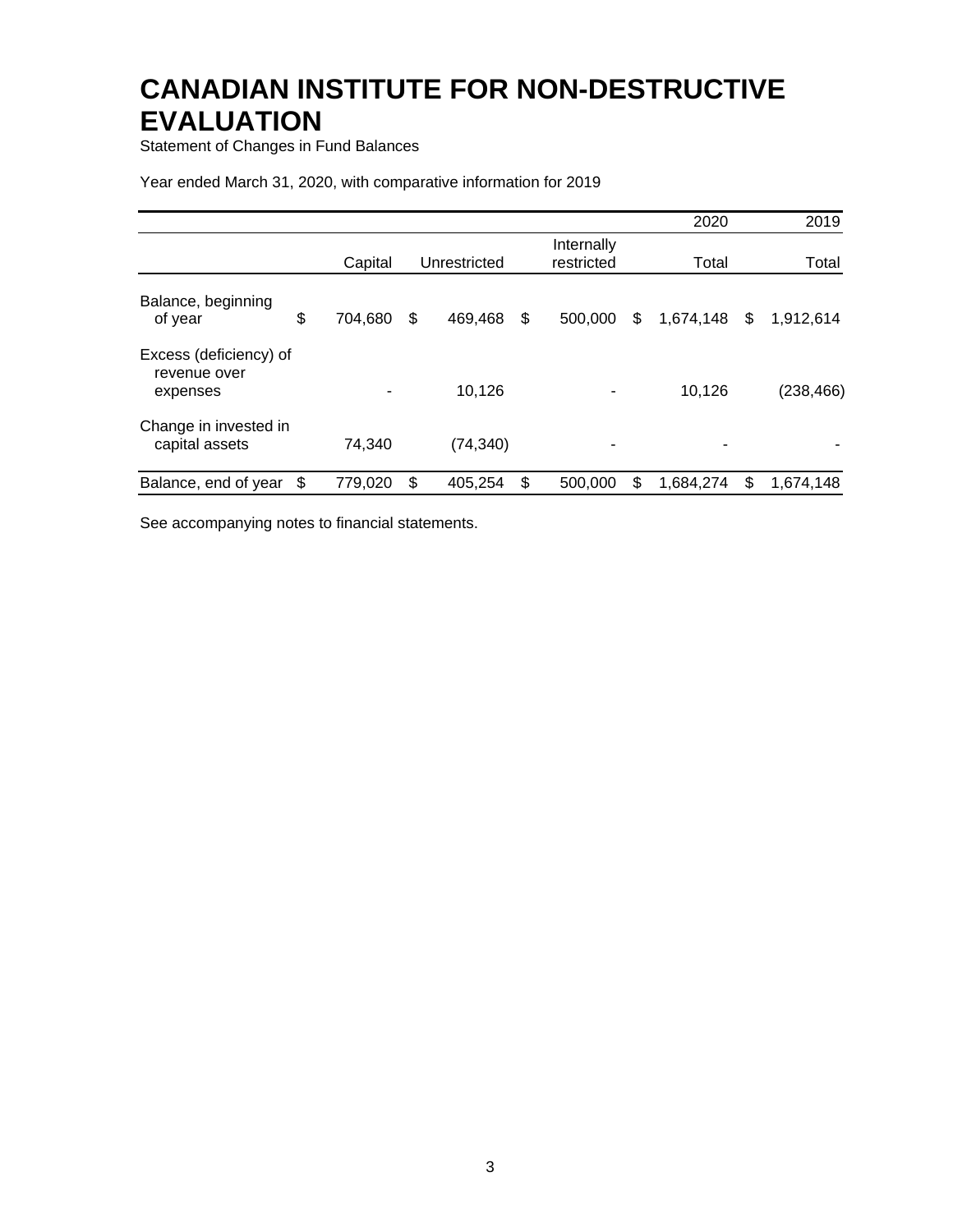Statement of Cash Flows

Year ended March 31, 2020, with comparative information for 2019

|                                                                          | 2020          | 2019             |
|--------------------------------------------------------------------------|---------------|------------------|
| Cash provided by (used in):                                              |               |                  |
| Operating activities:                                                    |               |                  |
| Excess (deficiency) of revenue over expenses<br>Items not affecting cash | \$<br>10,126  | (238, 466)<br>\$ |
| Amortization                                                             | 87,306        | 72,220           |
| Loss on disposal of capital assets                                       | 766           |                  |
| Unrealized loss on portfolio investments                                 | 99,042        | 70,258           |
| Change in non-cash operating working capital:                            |               |                  |
| Accounts receivable                                                      | 8,034         | (22, 348)        |
| Inventory                                                                | (842)         | 9,937            |
| Prepaid expenses                                                         | (26, 235)     | 2,225            |
| Accounts payable and accrued liabilities                                 | 61,913        | 23,101           |
| Government remittances                                                   | 30,658        | (83, 253)        |
| Deferred revenue                                                         | 28,245        | 80,016           |
|                                                                          | 299,013       | (86, 310)        |
| Investing activities:                                                    |               |                  |
| Net change in investments                                                | (43, 338)     | 440,125          |
| Purchase of capital assets                                               | (162,412)     | (281,224)        |
|                                                                          | (205, 750)    | 158,901          |
| Net increase in cash                                                     | 93,263        | 72,591           |
| Cash, beginning of year                                                  | 143,325       | 70,734           |
| Cash, end of year                                                        | \$<br>236,588 | \$<br>143,325    |

See accompanying notes to financial statements.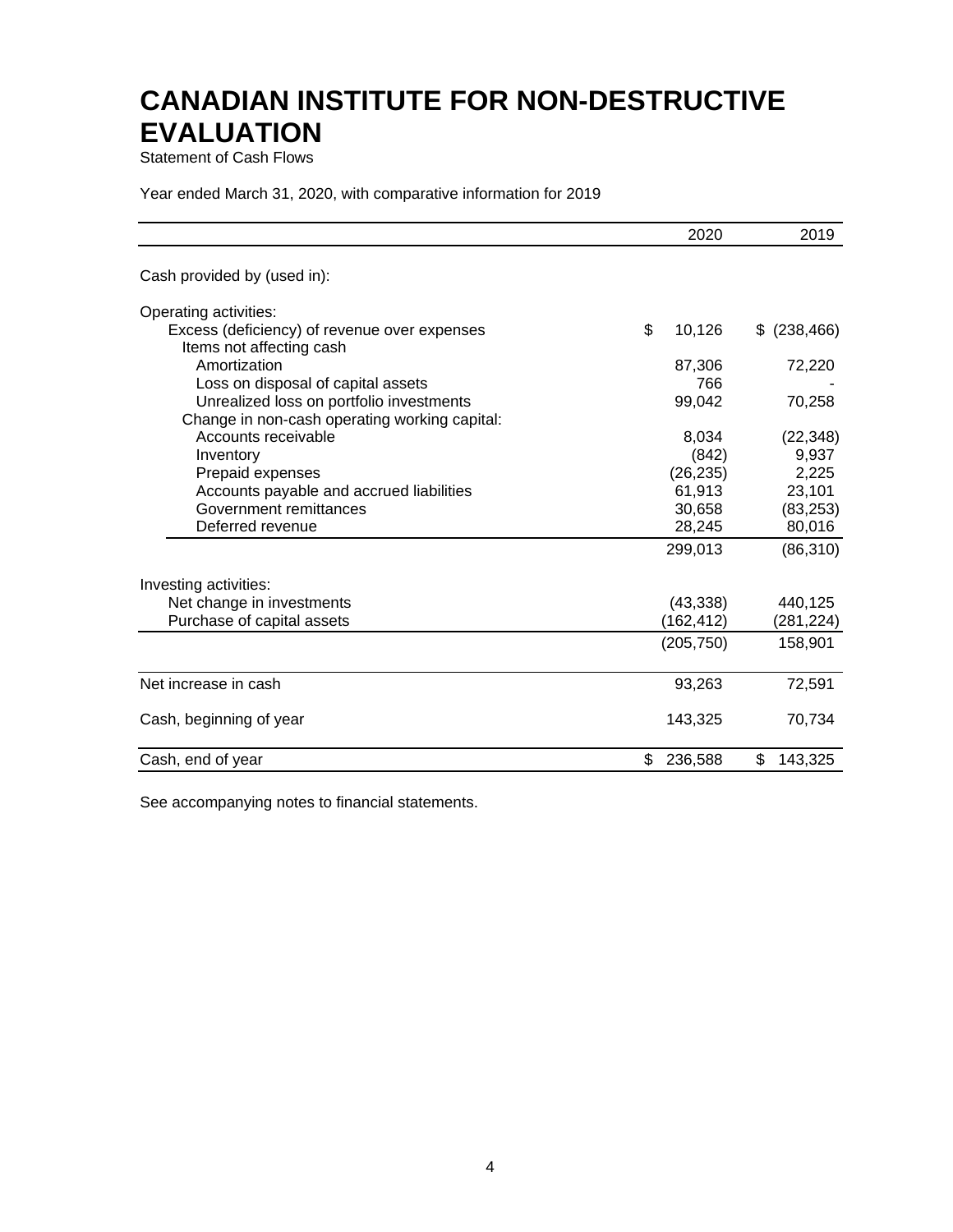Notes to Financial Statements

Year ended March 31, 2020

The Canadian Institute for Non-Destructive Evaluation ("the Organization") is a non-profit charitable organization incorporated under the Canada Corporations Act, and is a registered charity under the Income Tax Act. In October, 2015, the Organization successfully obtained a Certificate of Continuance issued by Industry Canada under the Canada Not-for-profit Corporations Act. The Organization's Objectives are:

- To improve the quality of education in non-destructive evaluation, examination, inspection and/or testing (individually or collectively hereinafter referred to as "evaluation") throughout Canada.
- To promote the development of new techniques in non-destructive evaluation.
- To assist the Canadian industry in its use of non-destructive evaluation.
- To certify non-destructive evaluation personnel, conduct written and practical examinations on behalf of public and private agencies for the purpose of certification of non-destruction evaluation personnel.
- To receive gifts and donations to further the above objects.
- To invest and deal with the monies of the Corporation not immediately required in such manner as may from time to time be determined.

#### **1. Significant accounting policies:**

These financial statements have been prepared in accordance with Canadian accounting standards for not-for-profit organizations and reflect the following significant accounting policies:

(a) Fund accounting:

The unrestricted fund accounts for the Organization's program delivery and administrative activities. The fund reports unrestricted resources.

The capital fund reports assets, liabilities, revenues and expenses related to capital assets and capital related activities.

The internally restricted fund was established by the Board of Directors to dedicate resources towards the capital expansion of a new facility. Funds available for transfer will be established by the Board on an annual basis.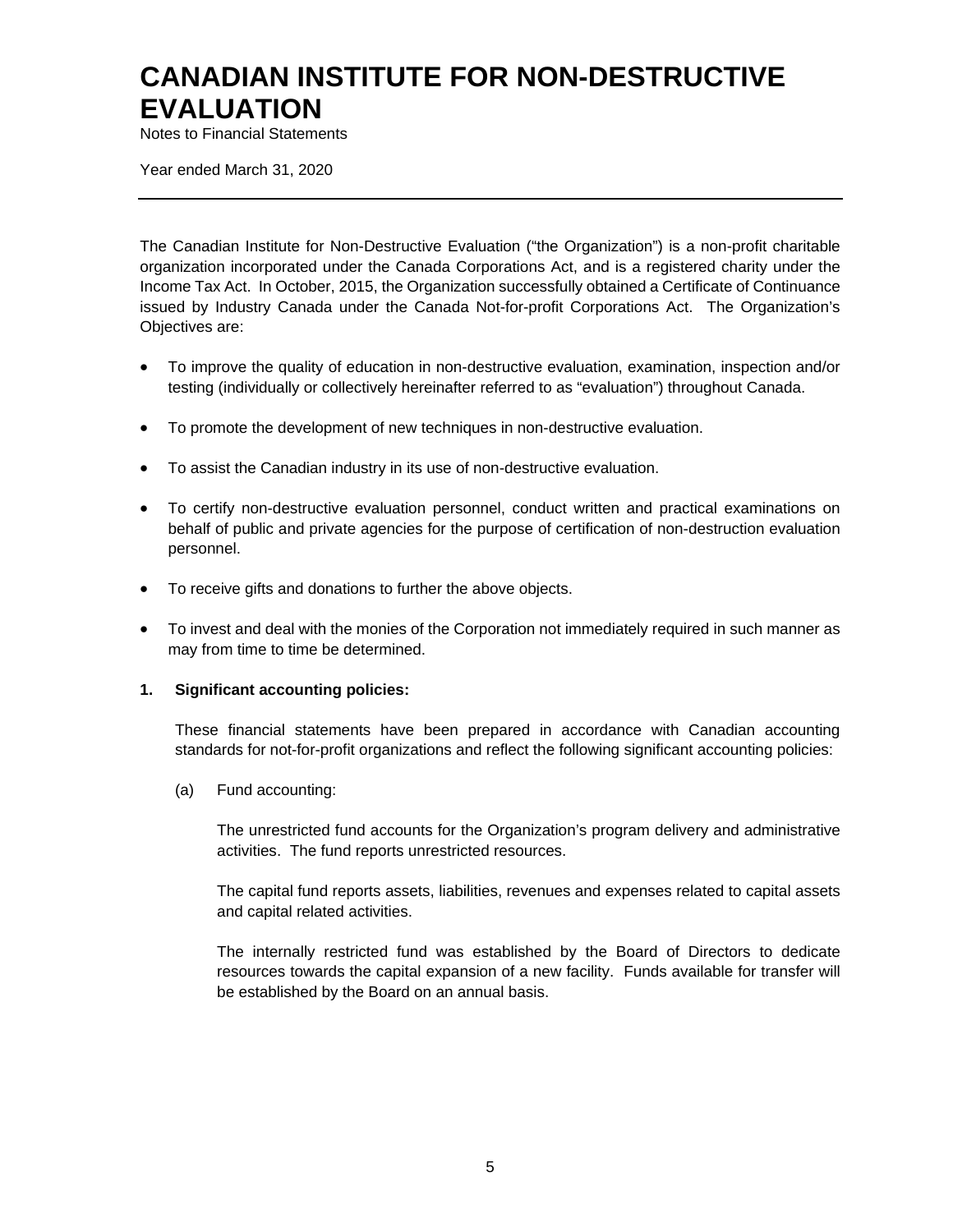Notes to Financial Statements (continued)

Year ended March 31, 2020

#### **1. Significant accounting policies (continued):**

(b) Use of estimates:

The preparation of these financial statements in accordance with Canadian accounting standards for not-for-profit organizations requires management to make estimates and assumptions that affect the reported amount of assets and liabilities and the disclosure of contingent assets and liabilities at the date of the financial statements and the reported amounts of revenue and expenses during the period. Key components of the financial statements requiring management to make estimates are the provision for doubtful accounts in respect of receivables and the useful lives of long-lived assets. Actual results could differ from these estimates.

(c) Revenue recognition:

The Organization follows the deferral method of accounting for contributions which include donations and other contributions.

Revenues are reflected in the accounts in the year in which the related services or delivery of goods is rendered. Donations are reflected in the accounts in the year in which the pledge is received. Course revenues are recognized upon commencement of course delivery. Course registrations received in advance of courses commencing are recognized as deferred revenue.

Interest and investment income earned on portfolio investments are included in other income on the statement of operations.

(d) Capital assets:

Purchased equipment, office equipment and software are recorded at cost. The Organization records its testing machinery and equipment at cost which, in the case of donated assets, is the fair market value placed upon the asset by the donor and agreed to by the management of the Organization.

Capital assets are amortized over their estimated useful lives using the declining-balance method at the rate of 10%, 30% and 50% respectively. Assets acquired under capital lease are amortized over the course of the lease using the straight-line method.

(e) Inventory:

Inventory consists primarily of tangible goods that are sold as marketing items. Items are valued at the lower of cost and net realizable value. Cost is determined on the first in, first out basis. Net realizable value is the estimated selling price less the estimated costs necessary to make the sale.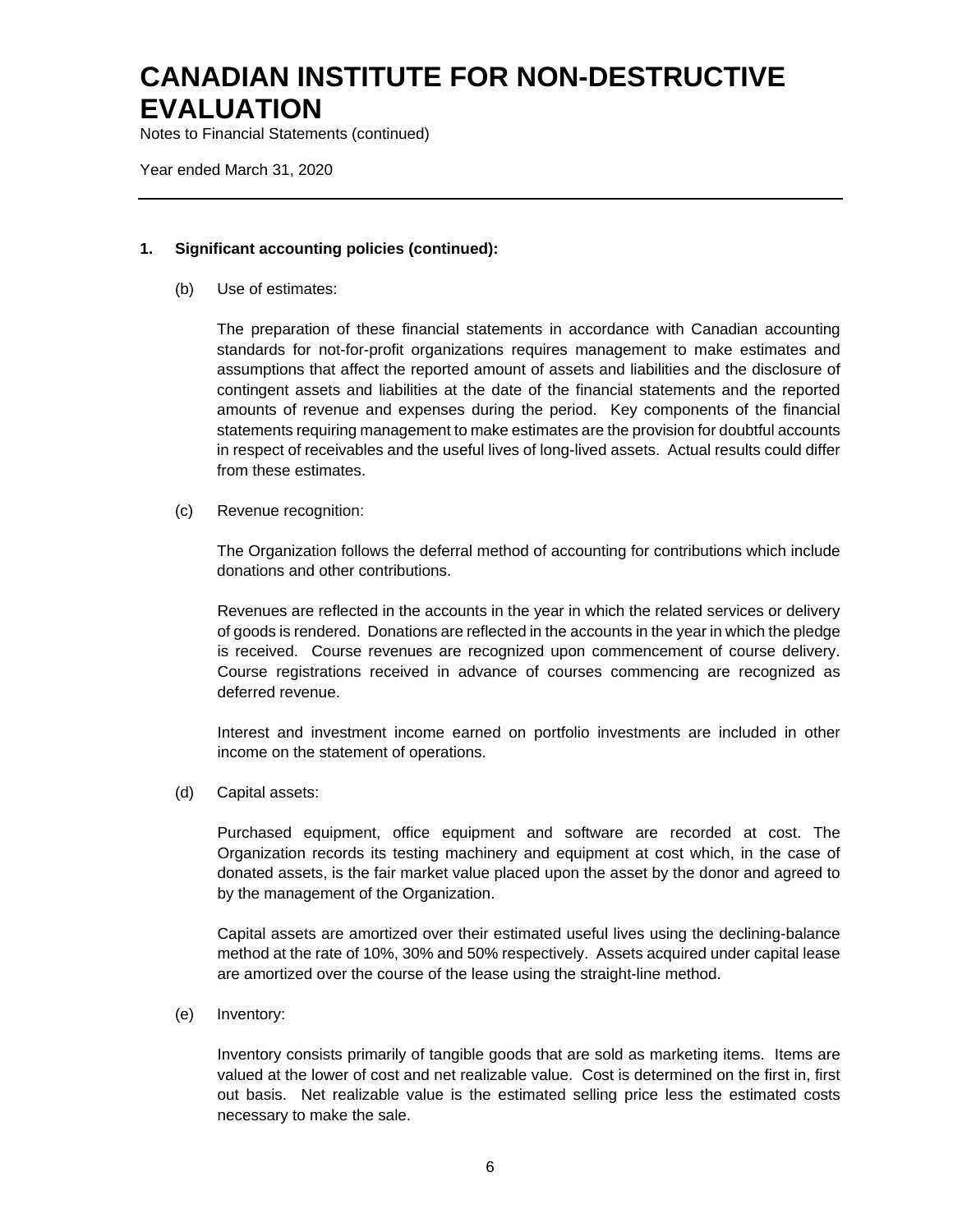Notes to Financial Statements (continued)

Year ended March 31, 2020

#### **1. Significant accounting policies (continued):**

(f) Financial instruments:

Financial assets and financial liabilities are initially recognized at fair value when the Organization becomes a party to the contractual provisions of the financial instrument. Subsequently, all financial instruments are measured at cost with exception to portfolio investments which are measured at fair value.

Transaction costs related to financial instruments measured subsequent to initial recognition at fair value are expensed as incurred. Transactions costs related to other financial instruments are added to the carrying value of the asset or netted against the carrying value of the liability and are then recognized over the expected life of the instruments using the straight-line method. Any premium or discount related to an instrument measured at amortized cost is amortized over the expected life of the item using the straight-line method and recognized in operations as interest income or expense.

With respect to financial assets measured at cost or amortized cost, the Organization recognizes in operations an impairment loss, if any, when there are indicators of impairment and it determines that a significant adverse change has occurred during the period in the expected timing or amount of future cash flows. When the extent of impairment of a previously written-down asset decreases and the decrease can be related to an event occurring after the impairment was recognized, the previously recognized impairment loss is reversed to operations in the period the reversal occurs.

#### **2. Portfolio investments:**

As at March 31, the Organization holds the following investments:

|                                                  |          | 2020                     |          | 2019                   |
|--------------------------------------------------|----------|--------------------------|----------|------------------------|
| Cash & Cash Equivalents<br>Cost<br>Market Value  |          | \$<br>185,244<br>185,244 |          | \$<br>88,202<br>91,952 |
| Corporate Bonds<br>Cost<br><b>Market Value</b>   |          | 208,172<br>201,723       |          | 260,768<br>264,030     |
| Equity<br>Cost<br><b>Market Value</b>            |          | 652,936<br>561,892       |          | 664,022<br>648,581     |
| <b>Total Cost:</b><br><b>Total Market Value:</b> | \$<br>\$ | 1,046,352<br>948,859     | \$<br>\$ | 1,012,992<br>1,004,563 |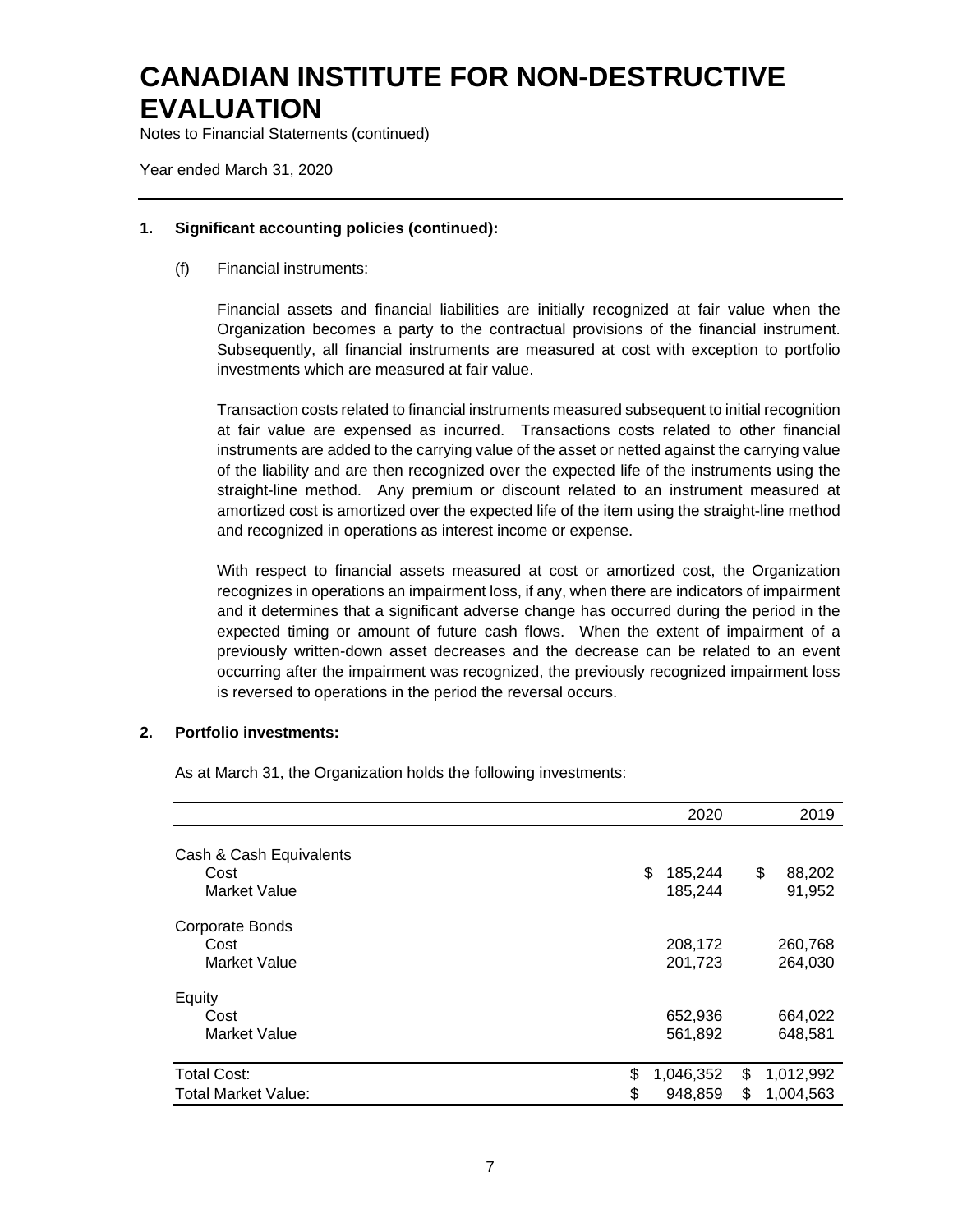Notes to Financial Statements (continued)

Year ended March 31, 2020

#### **3. Capital assets:**

|                                |    | 2020                      | 2019          |
|--------------------------------|----|---------------------------|---------------|
| Equipment and software         |    | $$2,000,586$ $$1,841,230$ |               |
| Less: accumulated amortization |    | 1,221,566                 | 1,136,550     |
|                                | S. | 779,020                   | \$<br>704,680 |

#### **4. Deferred revenue:**

Deferred revenue is made up of the following amounts:

|                                 | 2020         | 2019          |
|---------------------------------|--------------|---------------|
|                                 |              |               |
| Conference                      | \$<br>89,908 | \$<br>132,914 |
| Workshops                       | 74,175       | 29,010        |
| <b>Practical exams</b>          | 72,900       | 29,425        |
| Non-vocational                  | 49,595       | 35,915        |
| Vocational – third party-funded | 9,000        | 19,840        |
| Written exams                   | 5,120        | 2,686         |
| Membership                      | 2.270        | 3.320         |
| Vocational - self-funded        | 2.250        | 11,363        |
| In-plant training               |              | 12,500        |
|                                 |              |               |
|                                 | 305,218      | 276,973       |

#### **5. Capital fund:**

Change in net assets invested in capital assets is calculated as follows:

|                                                                                            |    | 2020                          | 2019                   |
|--------------------------------------------------------------------------------------------|----|-------------------------------|------------------------|
| Purchased and donated capital assets<br>Loss on disposal of capital assets<br>Amortization | S. | 162,412<br>(766)<br>(87, 306) | \$281,224<br>(72, 220) |
|                                                                                            |    | 74.340                        | 209,004                |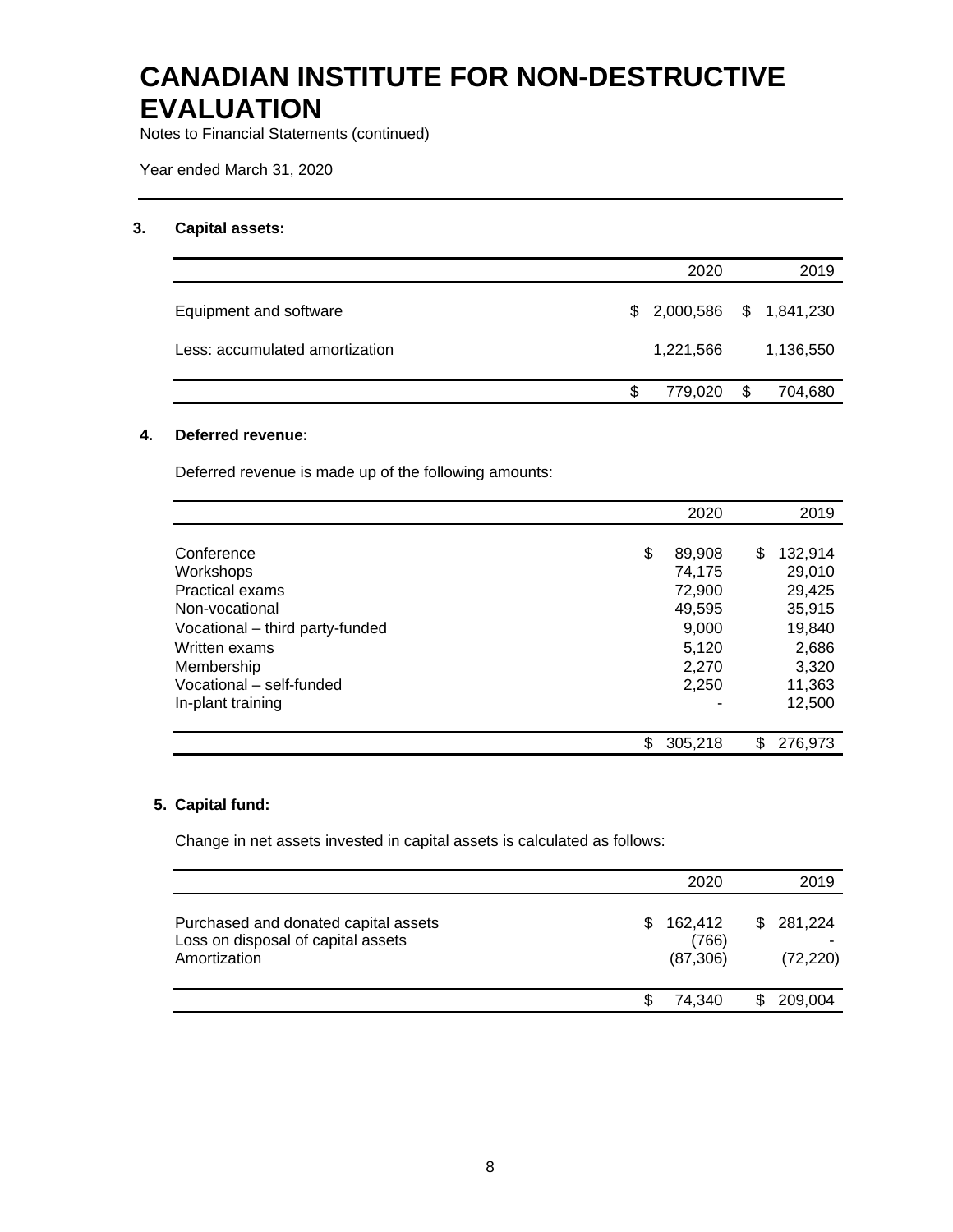Notes to Financial Statements (continued)

Year ended March 31, 2020

#### **6. Financial risk and concentration of credit risk:**

(a) Credit risk:

Credit risk arises from the potential that the counterparty will fail to perform its obligations. The Organization is exposed to credit risk from customers. However, the Organization's business has a significant number of diverse customers, which reduces the concentration of credit risk. There has been no change to the risk exposure from 2019. The allowance for doubtful accounts at March 31, 2020 is \$152 (2019 - \$nil).

(b) Interest risk:

Interest rate risk is the risk to the Organization's excess of revenues over expenses that arises from fluctuations in interest rates and the degree of volatility of these rates. The Organization does not use derivative instruments to reduce its exposure to interest rate. There has been no change to the risk exposure from 2019.

(c) Liquidity risk:

The Organization's objective is to have sufficient liquidity to meet its liabilities when due. The Organization monitors its cash balances and cash flows generated from its activities to meet its requirements. As at March 31, 2020 the most significant financial liabilities are accounts payable and accrued liabilities, and government remittances payable. There has been no change to the risk exposure from 2019.

(d) Currency risk:

The Organization is exposed to financial risks as a result of exchange rate fluctuations and the volatility of these rates. In the normal course of business, the Organization has cash denominated in U.S dollars. The Organization does not currently enter into forward contracts to mitigate this risk. There has been no change to the risk exposure from 2019.

(e) Market Price risk:

The Organization is exposed to market price risk as it pertains to the various portfolio investments it holds, which comprise approximately 44% of its total asset balance. The risk is managed through use of a mix of investment types and oversight by the Organization includes the use of an investment policy. There has been no change to the risk exposure from 2019.